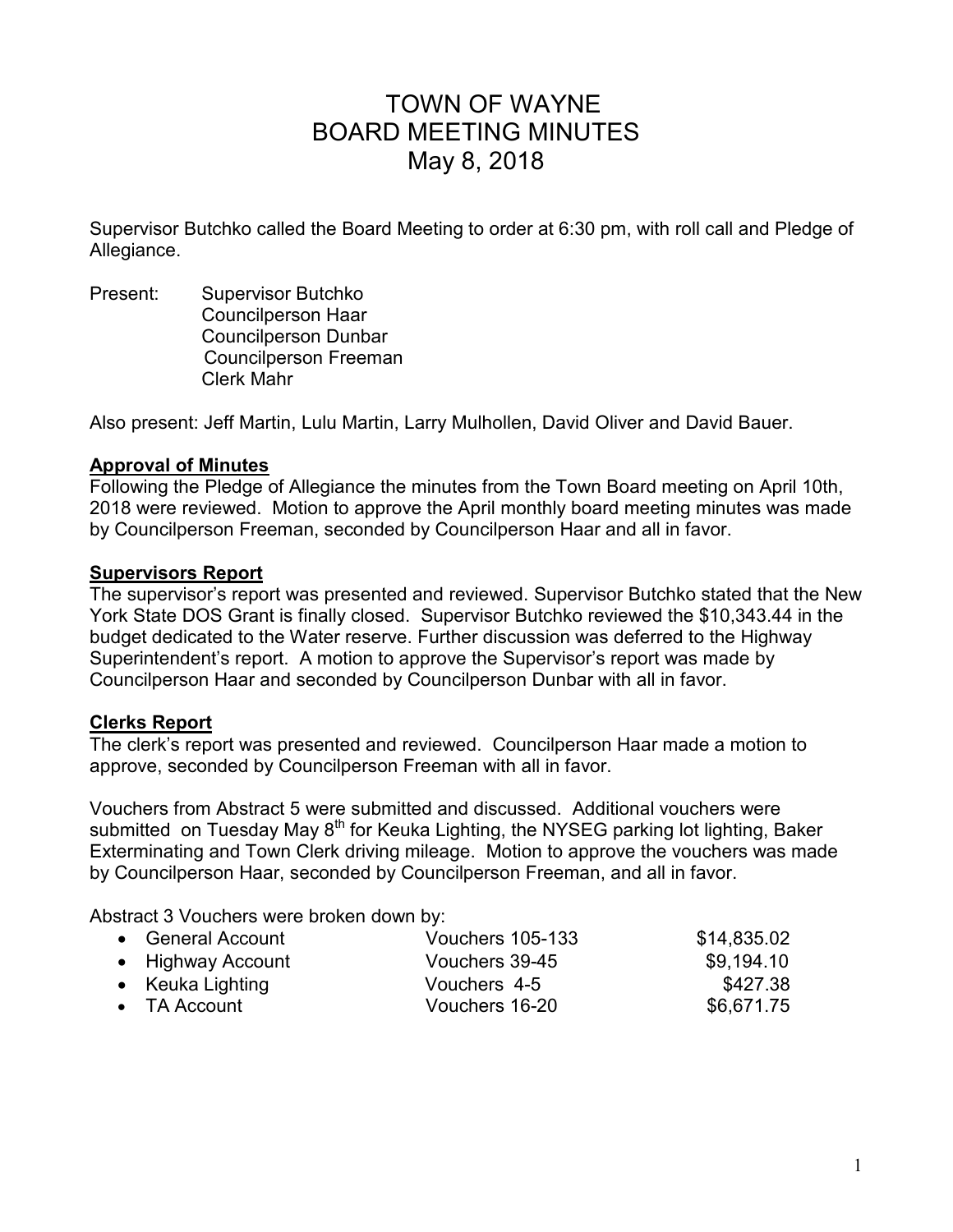# **2018 Tax Update**

The 2018 tax final settlement meeting was held with Steuben County on April 11<sup>th</sup>. The reported amount collected was \$2,526,467.13 on the 2018 Warrant of \$2,650,558,99 for a collection rate of 95 per cent. In addition \$3,322.67 was collected in penalty fees and interest. The taxes that remained outstanding were \$124,091.86. This represents 104 properties. The final tax payment made to Steuben County was \$1,557,780.11. The balance of \$3,322.67 will be transferred to the General Fund by the end of May less \$10. The \$10.00 is to cover an outstanding check for an overpayment.

## **Justice Report**

No report was given..

## **Assessor**

.

Autumn Serdula and Jay Palmer have been added to the Board of Assessment Review Committee replacing Bill Mahr and Bill Feinstein. Supervisor Butchko is verifying Tracy Wood is still on the committee. Motion to appoint Autumn and Jay was made by Supervisor Butchko and seconded by Councilperson Haar. They will be sworn in prior to tax grievance meeting scheduled for Wednesday, May 23<sup>rd</sup>.

Councilpersons Haar and Dunbar asked how is Steuben County addressing subdivision of properties for tax assessments as part of the upcoming revaluation. The issue at hand is that Steuben County is not presently assigning tax id numbers on all newly sub-divided properties. This raises the question on when does a tax change occur on the subdivided parcels. Is it at the time of the subdivision or when a real property transfer takes place. Assessor Oliver stated that New York State law requires a new parcel id be set up at the time of subdivision but Steuben County is presently not doing this. Supervisor Butchko and Assessor Oliver will research.

## **Highway Superintendent Report**

The highway journal was presented and discussed. Superintendent Bauer stated they have begun sweeping the roads and doing culvert replacements. The snow removal equipment is still in place due to the ice storm on April  $15<sup>th</sup>$  but will be removed shortly.

Superintendent Bauer updated the status of the culvert project at 11259 East Lake Road. The core samples have been analyzed and the survey has been completed. Wilson Engineering is working on the culvert design. Supervisor Butchko asked on behalf of Councilperson Haff what did the samples tell us? It was decided that Wilson Engineering attend the June board meeting to provide an update on when the final design will be completed. Councilperson Haff will email Jeff Wilson with some questions to be addressed in the June update The project is still on target to begin after Labor Day.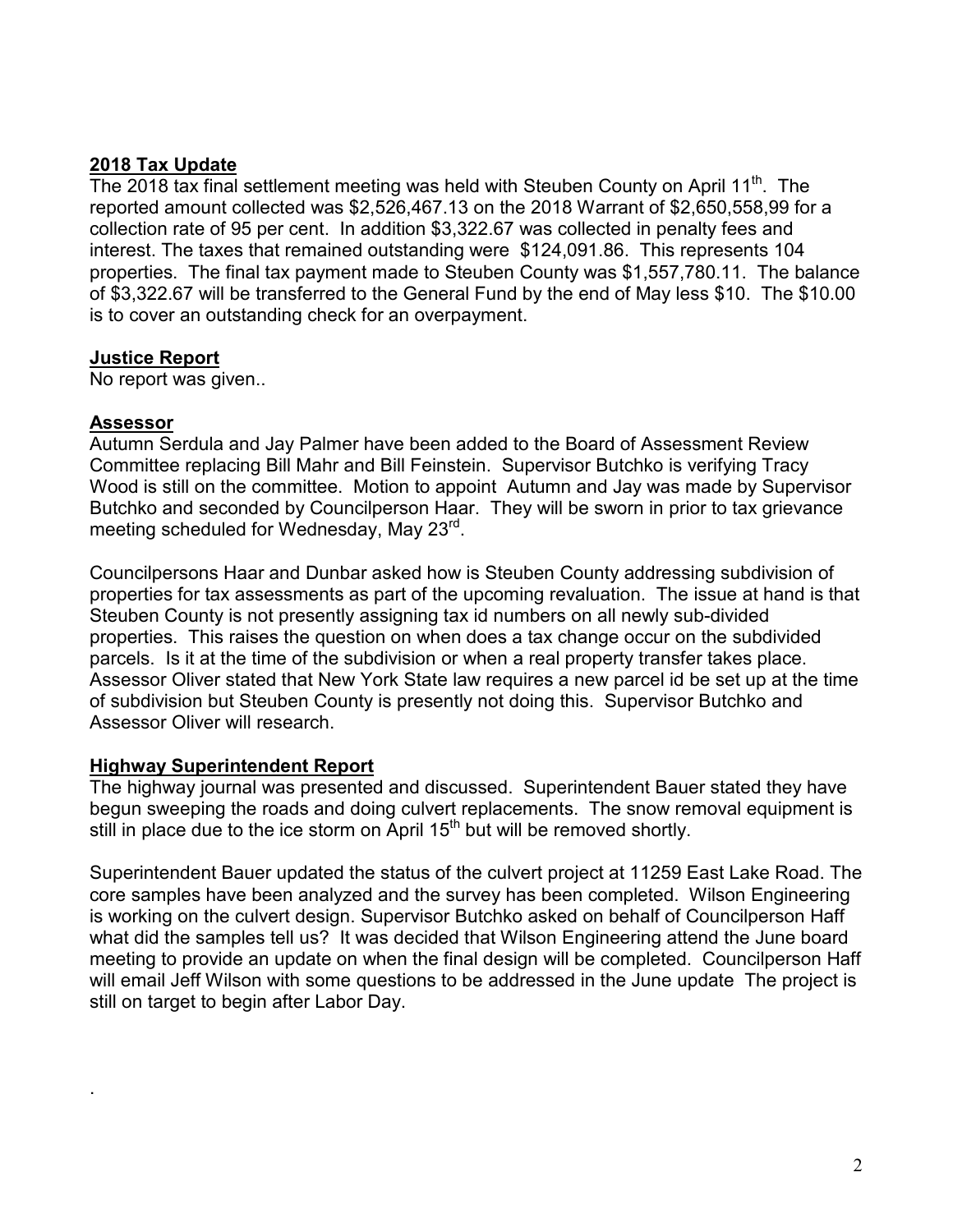Supervisor Butchko stated the Board needs to pass a permissive referendum to utilize \$10,343.44 water reserve account in budget to address the Town of Wayne water system. A motion was made by Councilperson Haar and seconded by Councilperson Dunbar, and all in favor. Councilperson Dunbar asked if the water system has been recently tested and could it be monitored electronically for its chlorine content. Supervisor Bauer responded that that a yearly nitrate test takes place. Councilperson Haar asked what is the annual cost to support the (5) properties that utilize the water system. Supervisor Butchko estimated it was around \$3,000 a year.

Superintendent Bauer plans to have the pump pulled from the well and inspected to see if it needs to be replaced along with installing new radio control meters to measure each house's usage.

Supervisor Butchko expressed the Town's thanks for getting the playground slide in place for set up.

The compost site had 74 people use it the weekend of May  $4<sup>th</sup>$ . Supervisor Butchko asked if a chipper machine could be brought in sooner to address the increased demand. Superintendent Bauer will check out this availability. There have been no issues so far with seaweed and gravel.

# **Code & Zoning Officer**

Review of the monthly reports were presented with no discussion.

The DEC has approved the Switzerland Inn's proposed engineer's septic plan. There still needs a 30 day public comment period.

The Zoning and Planning Board Meeting minutes were presented with no discussion..

## **Watershed**

The Watershed report was presented with no discussion. The septic notice letters for inspection continue to be ongoing.

## **Dog Control Officer**

Dog Control Officer was submitted with no discussion The rabies clinic is scheduled for Saturday, June  $16<sup>th</sup>$  from 1:00 pm to 3:00 pm. Karen Doucette was asked to be the veterinarian for the event.